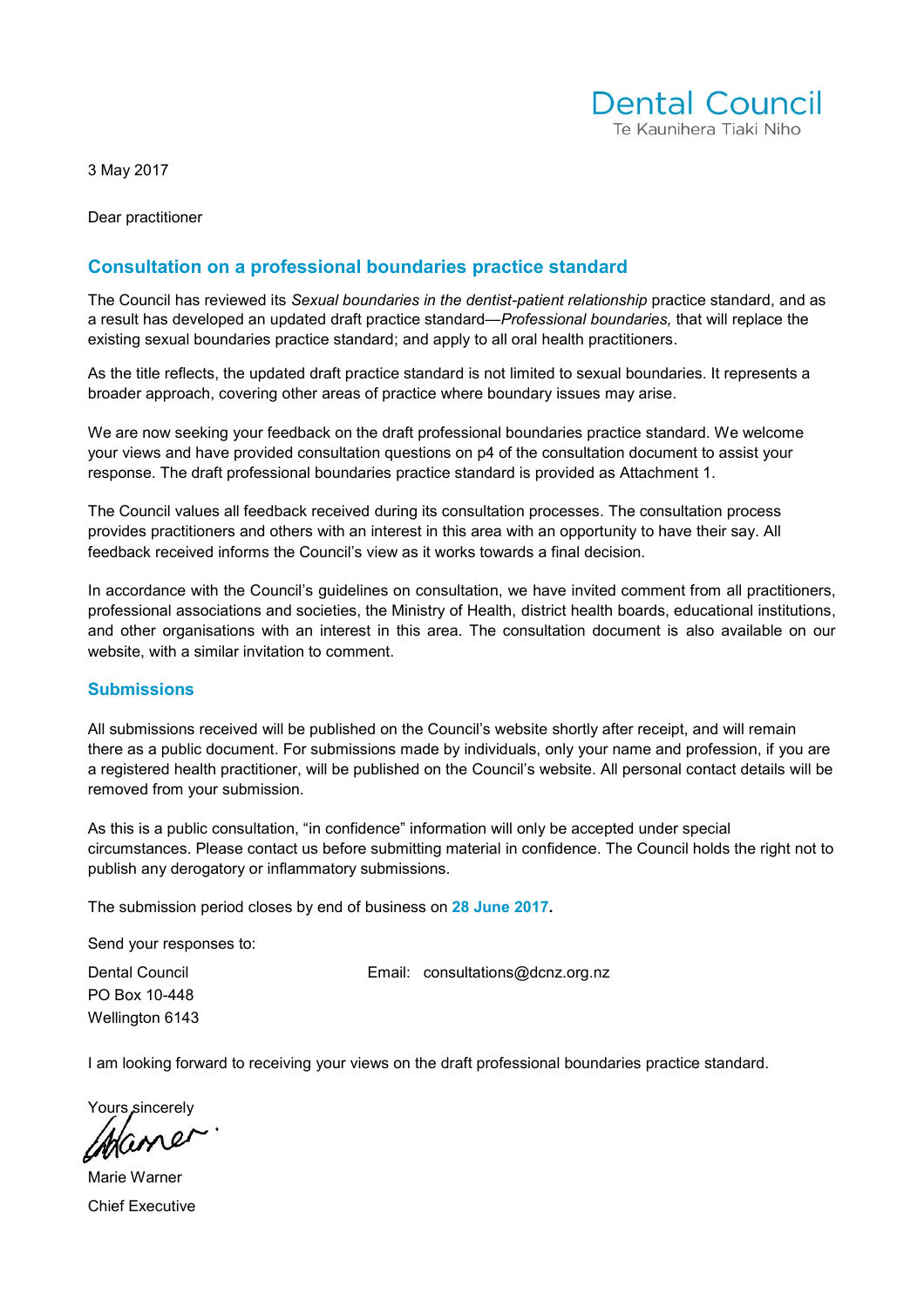# **Consultation document on the draft professional boundaries practice standard**

**Issued: 3 May 2017 Submission closing date: 28 June 2017**

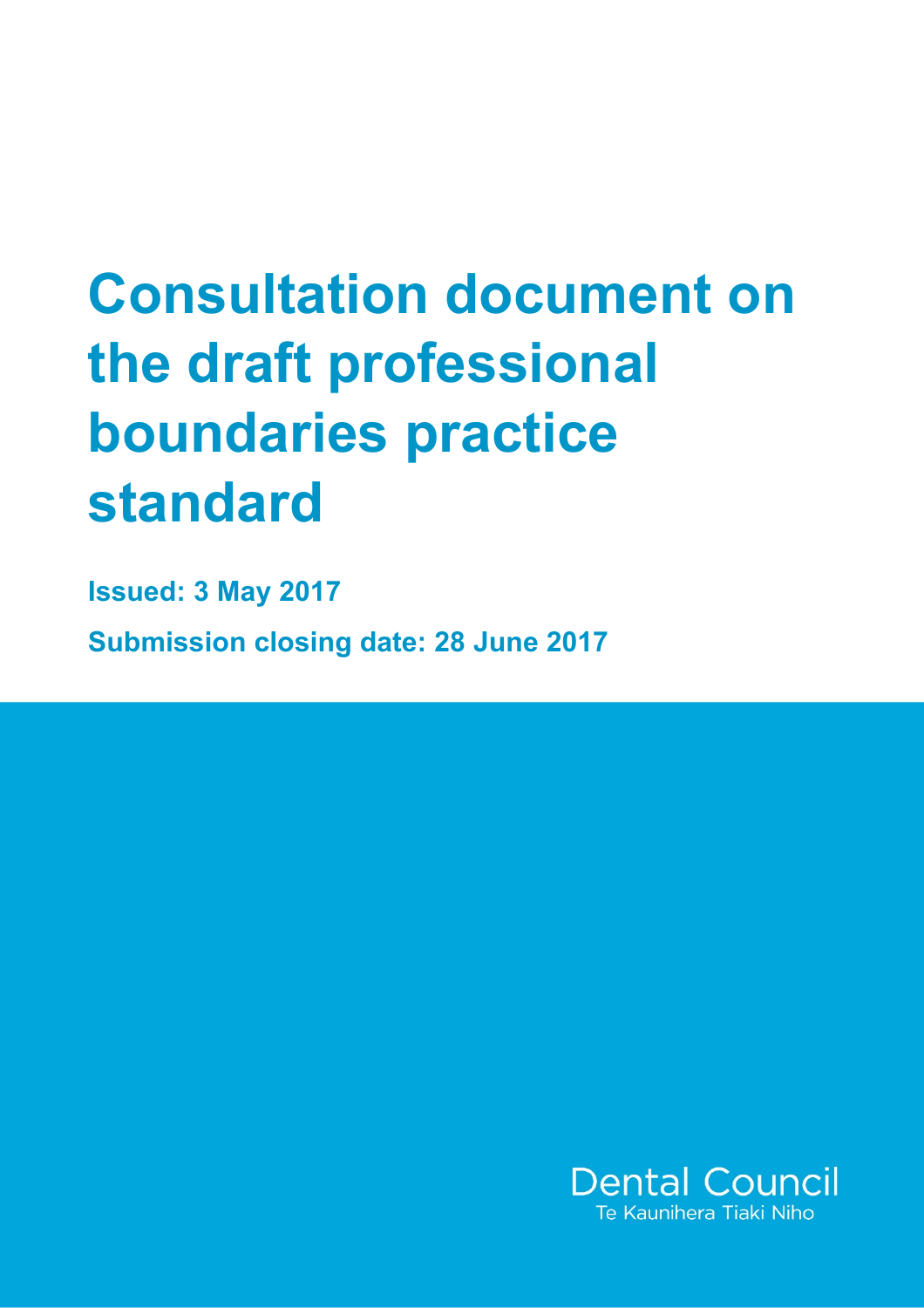## **Draft professional boundaries practice standard**

## 1. Introduction

**.** 

The Council began the review of its *Sexual boundaries in the dentist-patient relationship* practice standard in January 2017. The review included analysis of the Council's current practice standard and other standards or guidelines related to sexual boundaries and/or professional boundaries from New Zealand, and internationally. A number of academic papers related to this topic area were also considered.

The documents reviewed are listed in the bibliography provided at the end of this consultation document.

As an outcome of the review, it was recognised that boundary issues in healthcare practice, including dental practice, are not only related to sexual boundaries—wider boundary issues exist.

It was therefore considered appropriate to broaden the practice standard to include these. This led to the development of a draft *Professional boundaries* practice standard ('draft practice standard') that will apply to all oral health practitioners.

## 2. Understanding and defining professional boundaries

The professional relationship between a practitioner and a patient is a partnership, based on trust and respect, which is focused on meeting the oral health needs and goals of the patient.

A power imbalance exists in this relationship which places the patient in a vulnerable position, with the potential for exploitation or abuse by the practitioner.

Professional boundaries may be considered as the limits of appropriate professional behaviour, beyond which the practitioner is no longer putting the patients' interests above their own personal, sexual or financial needs—and there is potential for the patient to be exploited or abused.

The Health and Disability Commissioner Code of Rights provides that every consumer has the right to freedom from discrimination, coercion, harassment and sexual, financial or other exploitation<sup>1</sup>.

The Council's standards framework places a responsibility on oral health practitioners to put their patients' interests first, and to maintain patients' trust and confidence by maintaining appropriate boundaries and providing good care.

 $1$  Right 2 Health and Disability Commissioner Code of Health and Disability Services Consumers' Rights Regulations 1996.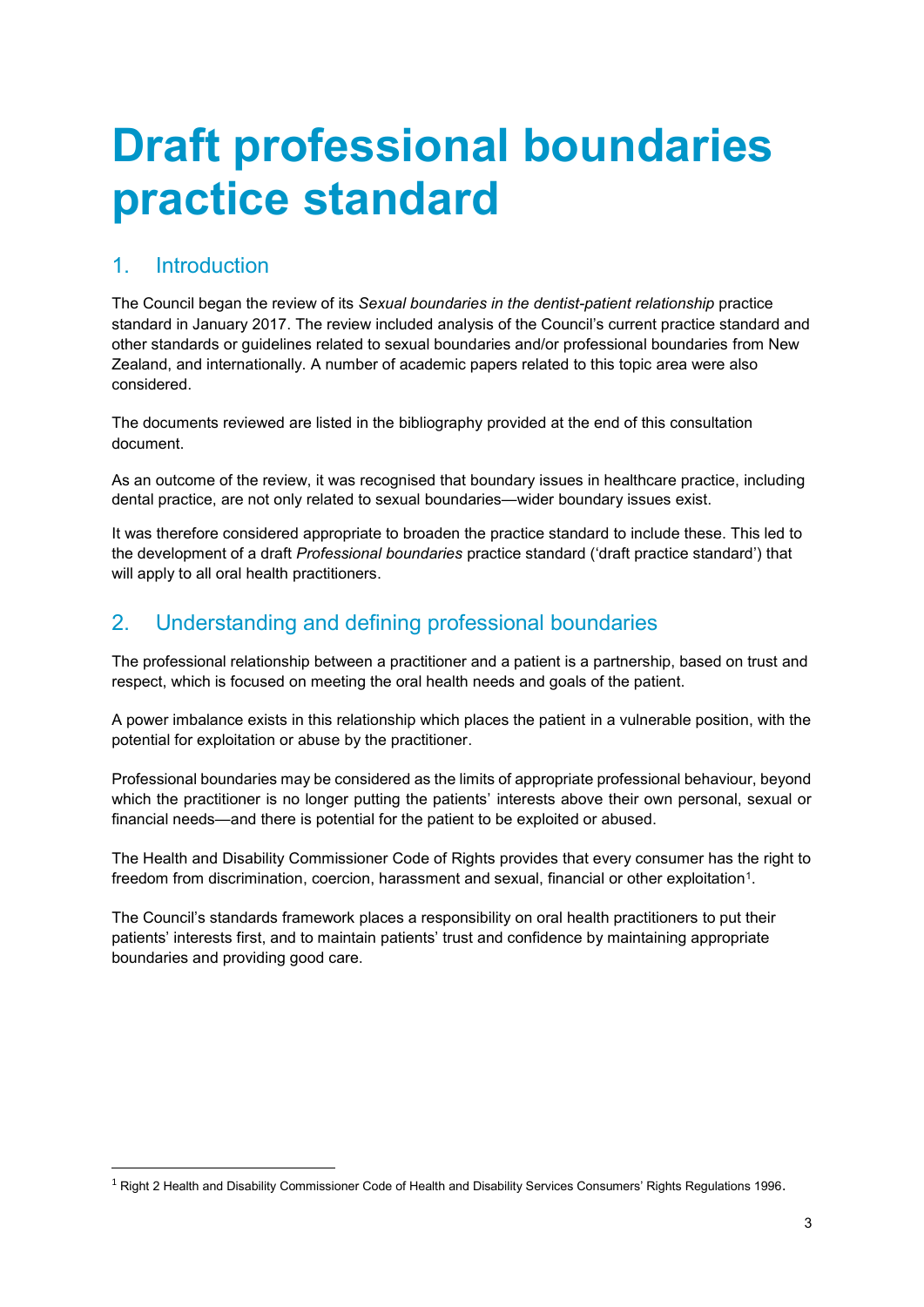## 3. The draft practice standard

The purpose of the draft practice standard is to set minimum standards for oral health practitioners in identifying and maintaining appropriate professional boundaries between themselves and their patients; and those close to them, including their families and whanau.

The professional behaviour expected of practitioners in relation to their colleagues, and the public, is covered in the professional standards and guidance of the standards framework.

The draft practice standard relates to areas of practice where there are recognised risks of boundary breaches occurring. These include:

- Pre-existing relationships
- Personal boundaries
- Sexual boundaries—current practitioner obligations are maintained and expanded guidance provided
- Gifts, financial relationships and transactions
- E-professionalism—professional and ethical behaviour when using electronic communication such as social media, email, and text messaging
- Protecting patients from boundary breaches.

## Consultation Questions

Stakeholders are invited to comment on the draft practice standard by responding to the following questions:

- Q1. Do you agree/disagree with the draft professional boundaries practice standard? If you disagree, please detail why.
- Q2. Does any element of the draft professional boundaries practice standard require clarification or further guidance? Please explain.
- Q3. Are there areas you consider to be important that have not been covered in the draft professional boundaries practice standard?
- Q4. Do you have any further comments on the proposed professional boundaries practice standard?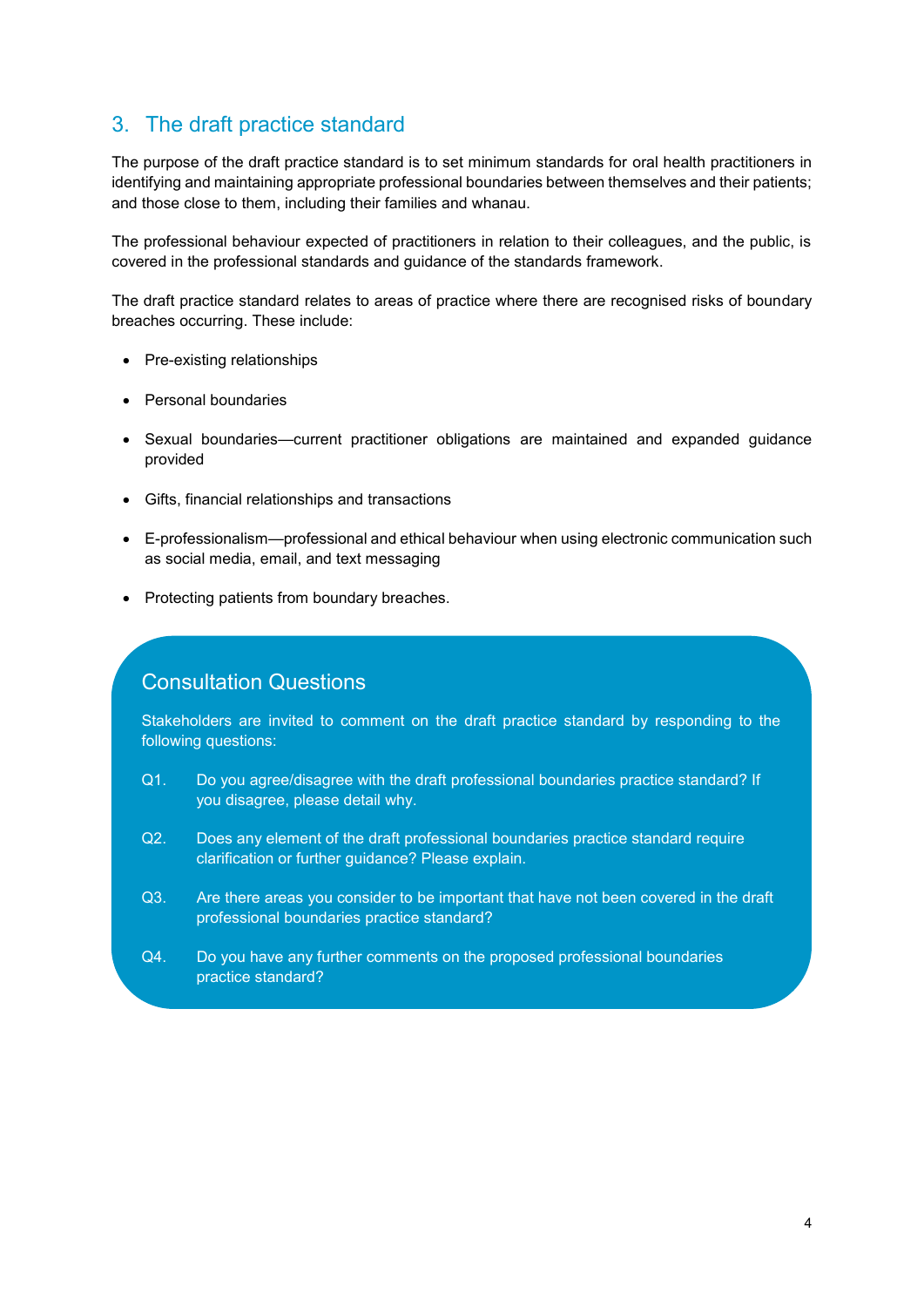## **Bibliography**

### **New Zealand**

- 1. Basevi, R., Reid, D., & Godbold, R. (2014). Ethical guidelines and the use of social media and text messaging in health care: a review of literature. *N Z J Physiother*. *42(2):68-80.* <http://physiotherapy.org.nz/assets/Professional-dev/Journal/2014-July/Ethical.pd>
- 2. Medical Council of New Zealand. *Good Medical Practice* (2016). <https://www.mcnz.org.nz/assets/News-and-Publications/good-medical-practice.pdf>
- 3. Medical Council of New Zealand. Sexual Boundaries in the Doctor-Patient Relationship A resource for doctors (2009). <https://www.mcnz.org.nz/assets/News-and-Publications/Statements/Importance-of-boundaries.pdf>
- 4. Medical Council of New Zealand. *Statement on providing care to yourself and those close to you* (2016). [https://www.mcnz.org.nz/assets/News-and-Publications/Statements/Statement-on-providing-care](https://www.mcnz.org.nz/assets/News-and-Publications/Statements/Statement-on-providing-care-to-yourself-and-those-close-to-you.pdf)[to-yourself-and-those-close-to-you.pdf](https://www.mcnz.org.nz/assets/News-and-Publications/Statements/Statement-on-providing-care-to-yourself-and-those-close-to-you.pdf)
- 5. Medical Council of New Zealand. *Statement on use of internet and electronic communication* (2016). [https://www.mcnz.org.nz/assets/News-and-Publications/Statement-on-use-of-the-internet-and](https://www.mcnz.org.nz/assets/News-and-Publications/Statement-on-use-of-the-internet-and-electronic-communication-v2.pdf)[electronic-communication-v2.pdf](https://www.mcnz.org.nz/assets/News-and-Publications/Statement-on-use-of-the-internet-and-electronic-communication-v2.pdf)
- 6. New Zealand Dental Association. *Code of Practice: Sexual Boundaries in the Dentist-Patient Relationship* (2002). [https://www.nzda.org.nz/pub/index.php?eID=tx\\_nawsecuredl&u=1633&g=1000&t=1487111884&h](https://www.nzda.org.nz/pub/index.php?eID=tx_nawsecuredl&u=1633&g=1000&t=1487111884&hash=c1b614ae3ec2f8d5ec50cc0350a74478c57513fd&file=resources/cop_sexualBoundaries.pdf) [ash=c1b614ae3ec2f8d5ec50cc0350a74478c57513fd&file=resources/cop\\_sexualBoundaries.pdf](https://www.nzda.org.nz/pub/index.php?eID=tx_nawsecuredl&u=1633&g=1000&t=1487111884&hash=c1b614ae3ec2f8d5ec50cc0350a74478c57513fd&file=resources/cop_sexualBoundaries.pdf)
- 7. New Zealand College of Midwives. *Philosophy and Code of Ethics* (2017). <https://www.midwife.org.nz/quality-practice/philosophy-and-code-of-ethics>
- 8. New Zealand College of Midwives. *Standards of Practice* (2017). <https://www.midwife.org.nz/quality-practice/standards-of-practice/>
- 9. New Zealand Psychologists Board. *Maintaining professionalism when using social media networking* (2013). [http://www.psychologistsboard.org.nz/cms\\_show\\_download.php?id=278](http://www.psychologistsboard.org.nz/cms_show_download.php?id=278)
- 10. New Zealand Psychologists Board. *Code of Ethics* (2008). [http://www.psychologistsboard.org.nz/cms\\_show\\_download.php?id=237](http://www.psychologistsboard.org.nz/cms_show_download.php?id=237)
- 11. Nursing Council of New Zealand. *Guidelines: Professional Boundaries* (2012). [file:///C:/Users/User/Downloads/Guidelines%20Professional%20Boundaries%20printer%20friendl](file:///C:/Users/User/Downloads/Guidelines%20Professional%20Boundaries%20printer%20friendly.pdf) [y.pdf](file:///C:/Users/User/Downloads/Guidelines%20Professional%20Boundaries%20printer%20friendly.pdf)
- 12. Pharmacy Council of New Zealand. Code of Ethics (2011). [http://www.pharmacycouncil.org.nz/cms\\_show\\_download.php?id=200](http://www.pharmacycouncil.org.nz/cms_show_download.php?id=200)
- 13. Physiotherapy New Zealand. *Aotearoa New Zealand Physiotherapy Code of Ethics and Professional Conduct* (2011). <http://physiotherapy.org.nz/assets/About-Physiotherapy/3a.-Code-of-Ethics-with-commentary.pdf>
- 14. Physiotherapy Board of New Zealand. *Treatment of Whanau, Family members and Others close to you* (2016—draft, not public domain).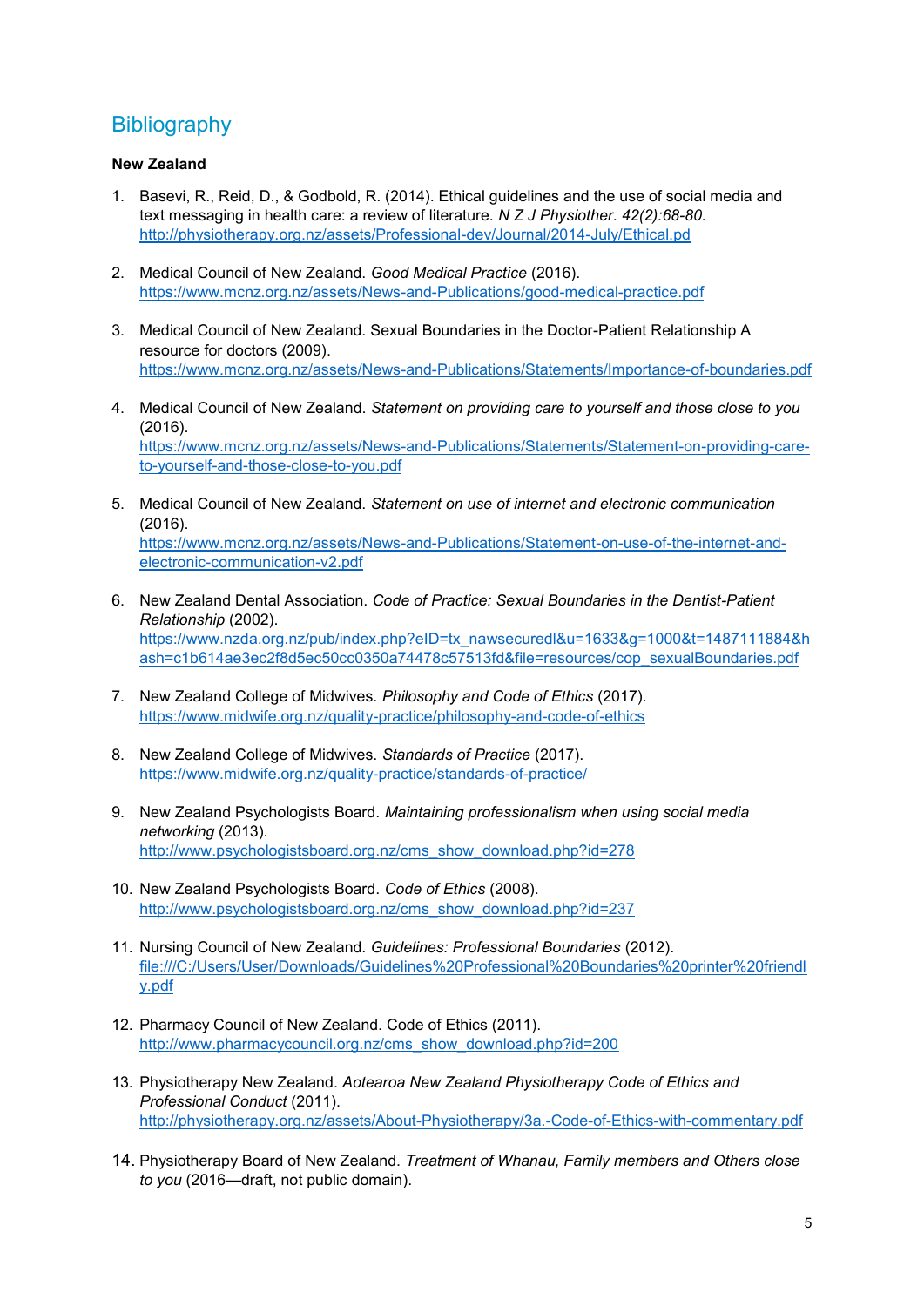- 15. Physiotherapy Board of New Zealand. *Sexual and Emotional Boundaries* (2016—Draft, not public domain).
- 16. Podiatrists Board of New Zealand. *Ethical Codes and Standards of Conduct* (2006, reviewed Jan 2016). [http://www.podiatristsboard.org.nz/Site/Publications\\_and\\_News/publicationsnews.aspx](http://www.podiatristsboard.org.nz/Site/Publications_and_News/publicationsnews.aspx)

**Australia** 

- 17. Australian Dental Association. *Policy statement 6.5.2 –Professional boundaries* (2016). [https://www.ada.org.au/Dental-Professionals/Policies/Policy-Index/ADAPolicies\\_Index](https://www.ada.org.au/Dental-Professionals/Policies/Policy-Index/ADAPolicies_Index)
- 18. Australian Dental Association. *Policy statement 6.24 – Social Media and Dentistry* (2016). [https://www.ada.org.au/Dental-Professionals/Policies/Policy-Index/ADAPolicies\\_Index](https://www.ada.org.au/Dental-Professionals/Policies/Policy-Index/ADAPolicies_Index)
- 19. Australian Dental Association. *Websites & Social Media in the Professional Environment- A practical guide to navigating the world of social media* (2011). [http://docplayer.net/15100496-Websites-social-media-in-the-professional-environment-a-practical](http://docplayer.net/15100496-Websites-social-media-in-the-professional-environment-a-practical-guide-to-navigating-the-world-of-social-media.html)[guide-to-navigating-the-world-of-social-media.html](http://docplayer.net/15100496-Websites-social-media-in-the-professional-environment-a-practical-guide-to-navigating-the-world-of-social-media.html)
- 20. A joint initiative of the Australian Medical Association Council of Doctors-in-Training, the New Zealand Medical Association Doctors-in Training Council, the New Zealand Medical Students' Association and the Australian Medical Students' Association. *Social Media and the Medical profession- A guide to online professionalism for medical practitioners and medical students* (n.d). Retrieved from [https://www.cdhb.health.nz/News/MediaGuide/Documents/Guide%20for%20medical%20practitio](https://www.cdhb.health.nz/News/MediaGuide/Documents/Guide%20for%20medical%20practitioners.pdf) [ners.pdf](https://www.cdhb.health.nz/News/MediaGuide/Documents/Guide%20for%20medical%20practitioners.pdf)
- 21. Dental Board of Australia. *Code of conduct for registered health practitioners* (2014). [file:///C:/Users/User/Downloads/Dental-Board---Code-of-conduct%20\(2\).PDF](file:///C:/Users/User/Downloads/Dental-Board---Code-of-conduct%20(2).PDF)
- 22. Guidelines for registered nurses, registered midwives and enrolled nurses. Boundaries of professional practice (n.d). Retrieved from [http://nursesstaging.elcom.com.au/ArticleDocuments/98/Boundaries\\_Prof\\_Practice.pdf.aspx](http://nursesstaging.elcom.com.au/ArticleDocuments/98/Boundaries_Prof_Practice.pdf.aspx)
- 23. Nursing and Midwifery Board of Australia. *A nurse's guide to professional boundaries* (2010)*.*  [http://www.nursingmidwiferyboard.gov.au/Codes-Guidelines-Statements/Professional](http://www.nursingmidwiferyboard.gov.au/Codes-Guidelines-Statements/Professional-standards.aspx)[standards.aspx](http://www.nursingmidwiferyboard.gov.au/Codes-Guidelines-Statements/Professional-standards.aspx)
- 24. Nursing and Midwifery Board of Australia. *A midwife's guide to professional boundaries* (2010)*.*  [http://www.nursingmidwiferyboard.gov.au/Codes-Guidelines-Statements/Professional](http://www.nursingmidwiferyboard.gov.au/Codes-Guidelines-Statements/Professional-standards.aspx)[standards.aspx](http://www.nursingmidwiferyboard.gov.au/Codes-Guidelines-Statements/Professional-standards.aspx)
- 25. Osteopathy Board of Australia. Sexual and professional boundaries: Guidelines for osteopaths (2013). <http://www.osteopathyboard.gov.au/Codes-Guidelines.aspx>

#### **United Kingdom**

- 26. British Medical Association. *Using social media: practical and ethical guidance for doctors and medical students* (n.d). Retrieved from [http://www.medschools.ac.uk/SiteCollectionDocuments/social\\_media\\_guidance\\_may2011.pdf](http://www.medschools.ac.uk/SiteCollectionDocuments/social_media_guidance_may2011.pdf)
- 27. General Dental Council. *Guidance on using social media*(2016) [http://www.gdc](http://www.gdc-uk.org/Dentalprofessionals/Standards/Documents/Guidance%20on%20using%20social%20media.pdf)[uk.org/Dentalprofessionals/Standards/Documents/Guidance%20on%20using%20social%20medi](http://www.gdc-uk.org/Dentalprofessionals/Standards/Documents/Guidance%20on%20using%20social%20media.pdf) [a.pdf](http://www.gdc-uk.org/Dentalprofessionals/Standards/Documents/Guidance%20on%20using%20social%20media.pdf)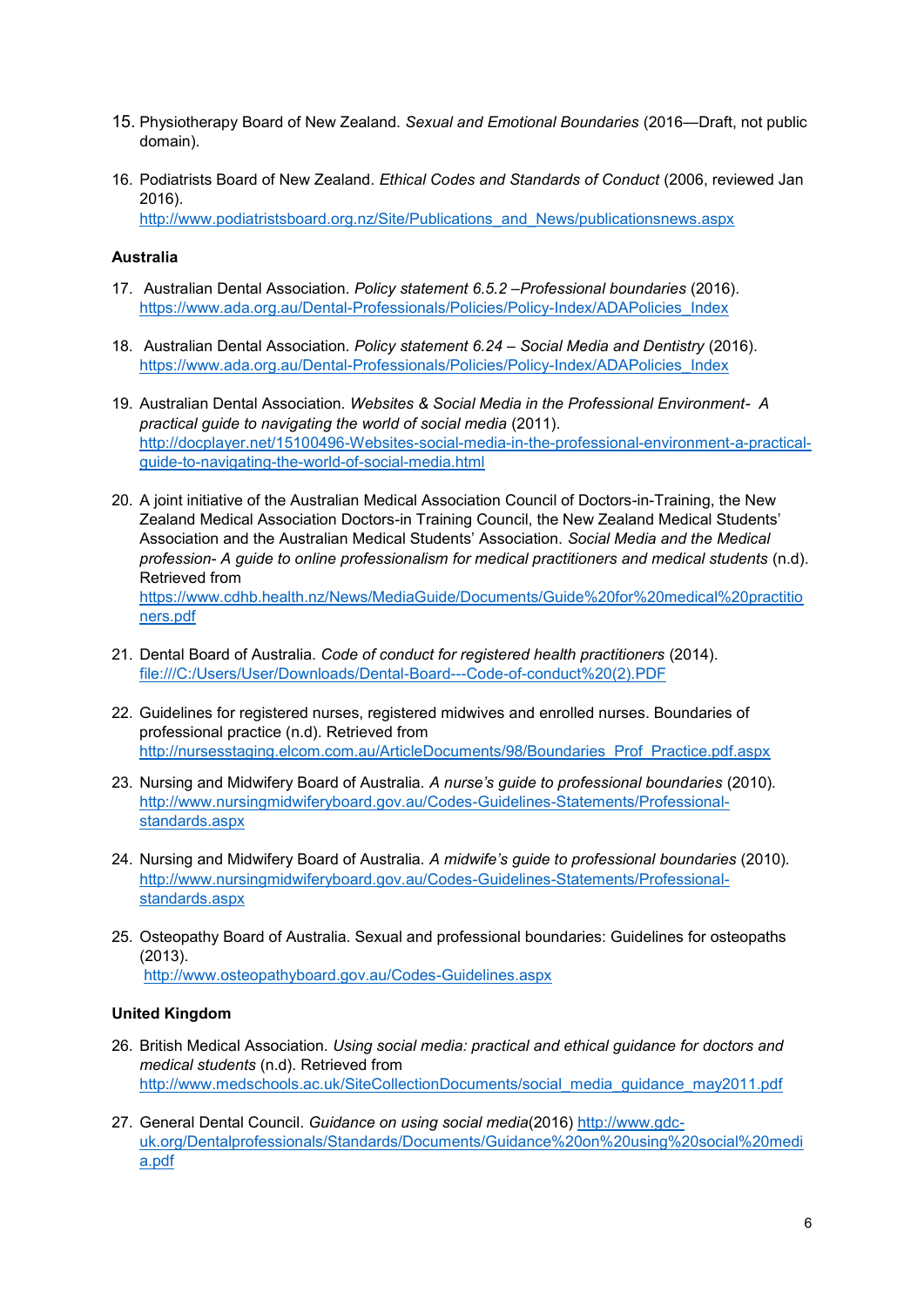- 28. General Dental Council. *Standards for the Dental Team* (2013). <http://www.gdc-uk.org/dentalprofessionals/standards/pages/standards.aspx>
- 29. General Medical Council. *Doctor's use of social media* (2013). [http://www.gmc-uk.org/Doctors\\_use\\_of\\_social\\_media.pdf\\_58833100.pdf](http://www.gmc-uk.org/Doctors_use_of_social_media.pdf_58833100.pdf)
- 30. General Medical Council. *Maintaining a professional boundary between you and your patient* (2013). [http://www.gmc-uk.org/guidance/ethical\\_guidance/21170.asp](http://www.gmc-uk.org/guidance/ethical_guidance/21170.asp)
- 31. MDDUS. (2014). Treating family and friends presents challenges for dentists. Retrieved from [http://www.mddus.com/media-centre/press-releases/2014/december/treating-family-and-friends](http://www.mddus.com/media-centre/press-releases/2014/december/treating-family-and-friends-presents-challenges-for-dentists/)[presents-challenges-for-dentists/#](http://www.mddus.com/media-centre/press-releases/2014/december/treating-family-and-friends-presents-challenges-for-dentists/)
- 32. Neville, P., & Waylen, A. (2015). Social media and dentistry: some reflections on eprofessionalism. *BDJ 218(8):* 475-478. DOI: 10.1038/sj.bdj.2015.294 Retrieved from<http://www.nature.com/bdj/journal/v218/n8/full/sj.bdj.2015.294.html>

## **United States of America**

- 33. American Dental Association. *Principles of Ethics & Code of Professional Conduct* (2016). [http://www.ada.org/~/media/ADA/Publications/Files/ADA\\_Code\\_of\\_Ethics\\_2016.pdf?la=en](http://www.ada.org/~/media/ADA/Publications/Files/ADA_Code_of_Ethics_2016.pdf?la=en)
- 34. American Medical Association. *AMA Policy: Professionalism in the Use of Social Media* (2012) [https://www.adventisthealth.org/nw/Documents/AMA-Professionalism-in-use-of-Social-Media-7-](https://www.adventisthealth.org/nw/Documents/AMA-Professionalism-in-use-of-Social-Media-7-25-11.pdf) [25-11.pdf](https://www.adventisthealth.org/nw/Documents/AMA-Professionalism-in-use-of-Social-Media-7-25-11.pdf)
- *35.* Annals of Internal Medicine. (2013). *Position Paper Online Medical professionalism: Patient and Public relationships: Policy statement From the American College of Physicians and the Federation of State Medical Boards.* Retrieved from [http://annals.org/aim/article/1675927/online-medical-professionalism-patient-public-relationships](http://annals.org/aim/article/1675927/online-medical-professionalism-patient-public-relationships-policy-statement-from-american)[policy-statement-from-american](http://annals.org/aim/article/1675927/online-medical-professionalism-patient-public-relationships-policy-statement-from-american)
- 36. Federation of State Medical Boards. *Model Guidelines for the appropriate Use of Social Media and Social networking in Medical Practice* (2012). <https://www.fsmb.org/Media/Default/PDF/FSMB/Advocacy/pub-social-media-guidelines.pdf>
- 37. Gabbard, G.O., Nadelson,C. (1995). Professional Boundaries in the Physician-Patient Relationship. *JAMA 273(18)* 1445-1449. Retrieved from <https://professionalboundaries.com/downloads/rx21/Professional%20Boundaries.pdf>
- 38. Kind, T. (2015). Professional Guidelines for Social Media Use: A starting point. *AMA Journal of Ethics. 17 (5)* 441-447*.* Retrieved from <http://journalofethics.ama-assn.org/2015/05/nlit1-1505.html>
- 39. Kind, T. (2014). Social media milestones: entrusting trainees to conduct themselves responsibly and professionally. *J Grad Med Edu,* 170-171.<http://dx.doi.org/10.4300/JGME-D-13-00439.1> Retrieved from <https://www.ncbi.nlm.nih.gov/pmc/articles/PMC3963781/pdf/i1949-8357-6-1-170.pdf>